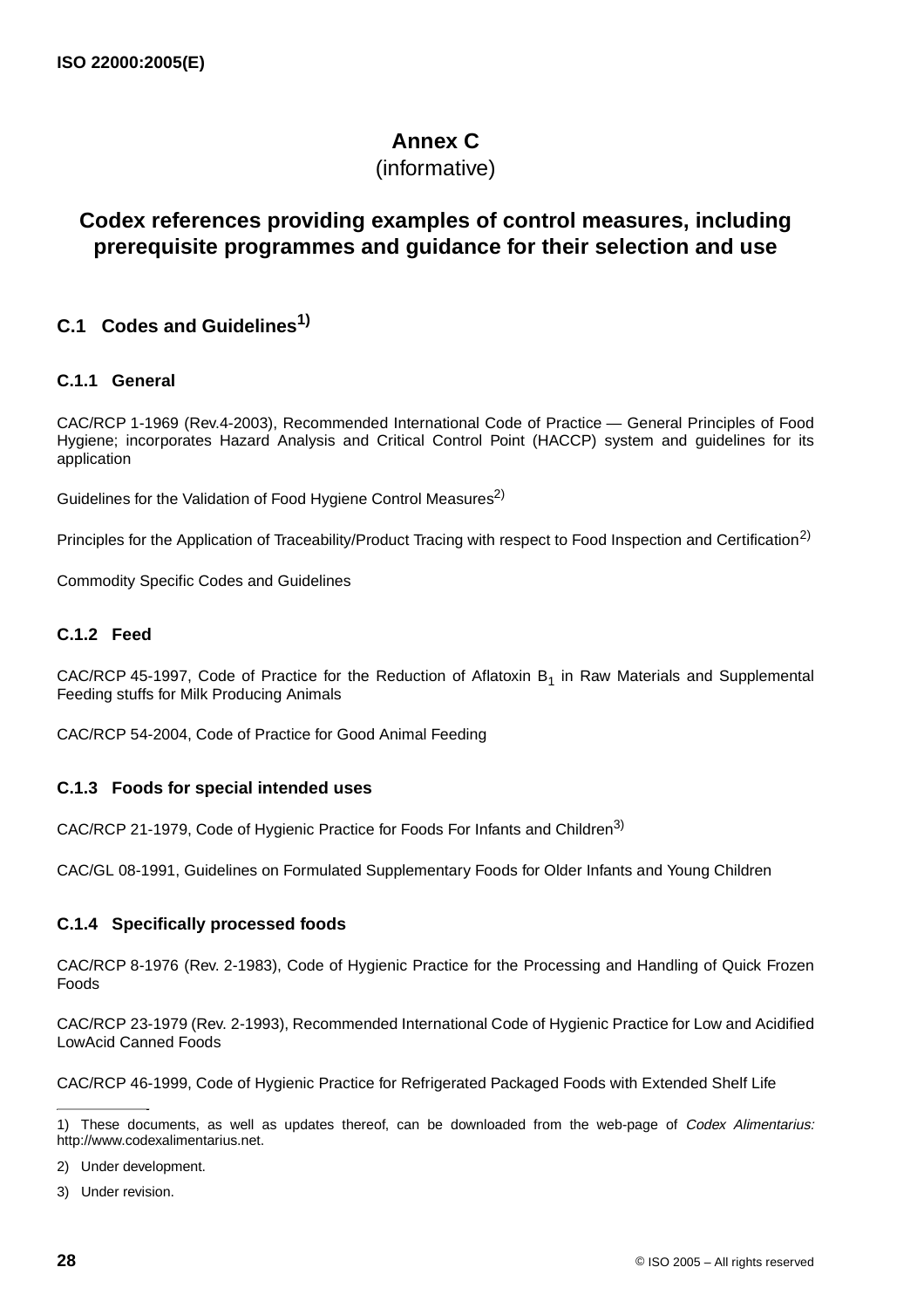## **C.1.5 Ingredients for foods**

CAC/RCP 42-1995, Code of Hygienic Practice for Spices and Dried Aromatic Plants

#### **C.1.6 Fruits and vegetables**

CAC/RCP 22-1979, Code of Hygienic Practice for Groundnuts (Peanuts)

CAC/RCP 2-1969, Code of Hygienic Practice for Canned Fruit and Vegetable Products

CAC/RCP 3-1969, Code of Hygienic Practice for Dried Fruit

CAC/RCP 4-1971, Code of Hygienic Practice for Desiccated Coconut

CAC/RCP 5-1971, Code of Hygienic Practice for Dehydrated Fruits and Vegetables, including Edible Fungi

CAC/RCP 6-1972, Code of Hygienic Practice for Tree Nuts

CAC/RCP 53-2003, Code of Hygienic Practice For Fresh Fruits and Vegetables

#### **C.1.7 Meat and meat products**

CAC/RCP 41-1993, Code for Ante-mortem and Post-mortem Inspection of Slaughter Animals and for Antemortem and Post-mortem Judgement of Slaughter Animals and Meat

CAC/RCP 32-1983, Code of Practice for the Production, Storage and Composition of Mechanically Separated Meat and Poultry for Further Processing

CAC/RCP 29-1983, Rev. 1 (1993), Code of Hygienic Practice for Game

CAC/RCP 30-1983, Code of Hygienic Practice for the Processing of Frog Legs

CAC/RCP 11-1976, Rev. 1 (1993), Code of Hygienic Practice for Fresh Meat

CAC/RCP 13-1976, Rev. 1 (1985), Code of Hygienic Practice for Processed Meat and Poultry Products

CAC/RCP 14-1976, Code of Hygienic Practice for Poultry Processing

CAC/GL 52-2003, General Principles of Meat Hygiene

Code of Hygienic Practice for Meat<sup>[2\)](#page-0-0)</sup>

#### **C.1.8 Milk and milk products**

CAC/RCP 57-2004, Code of Hygienic Practice for Milk and Milk Products

Revision of the Guidelines for the Establishment of a Regulatory Programme for the Control of Veterinary Drug Residues in Foods Prevention and Control of Drug Residues in Milk and Milk Products (including milk and milk products $)^{2)}$  $)^{2)}$  $)^{2)}$ 

#### **C.1.9 Egg and egg products**

CAC/RCP 15-1976, Code of Hygienic Practice for Egg Products (amended 1978, 1985)

Revision of the Code of Hygienic Practice for Egg Products<sup>[2\)](#page-0-0)</sup>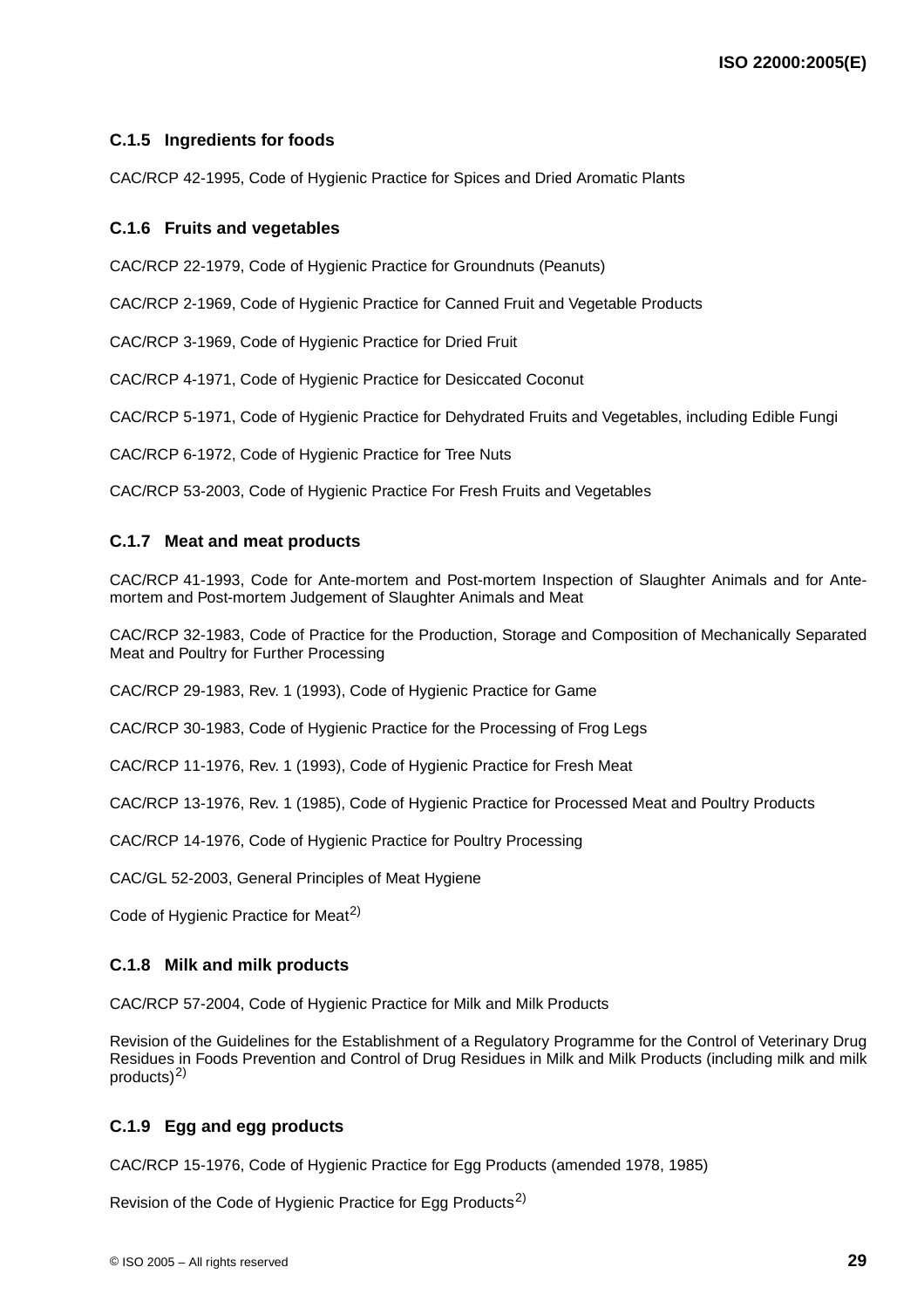### **C.1.10 Fish and fishery products**

CAC/RCP 37-1989, Code of Practice for Cephalopods

CAC/RCP 35-1985, Code of Practice for Frozen Battered and/or Breaded Fishery products

CAC/RCP 28-1983, Code of Practice for Crabs

CAC/RCP 24-1979, Code of Practice for Lobsters

CAC/RCP 25-1979, Code of Practice for Smoked Fish

CAC/RCP 26-1979, Code of Practice for Salted Fish

CAC/RCP 17-1978, Code of Practice for Shrimps or Prawns

CAC/RCP 18-1978, Code of Hygienic Practice for Molluscan Shellfish

CAC/RCP 52-2003, Code of Practice for Fish and Fishery Products

Code of Practice for Fish and Fishery Products (aquaculture)<sup>[2\)](#page-0-0)</sup>

#### **C.1.11 Waters**

CAC/RCP 33-1985, Code of Hygienic Practice for the Collection, Processing and Marketing of Natural Mineral **Waters** 

CAC/RCP 48-2001, Code of Hygienic Practice for Bottled/Packaged Drinking Waters (Other than Natural Mineral Waters)

#### **C.1.12 Transportation**

CAC/RCP 47-2001, Code of Hygienic Practice for the Transport of Food in Bulk and Semi-packed Food

CAC/RCP 36-1987 (Rev. 1-1999), Code of Practice for the Storage and Transport of Edible Oils and Fats in Bulk

CAC/RCP 44-1995, Code of Practice for Packaging and Transport of Tropical Fresh Fruit and Vegetables

#### **C.1.13 Retail**

CAC/RCP 43-1997 (Rev. 1-2001), Code of Hygienic Practice for the Preparation and Sale of Street Foods (Regional Code — Latin America and the Caribbean)

CAC/RCP 39-1993, Code of Hygienic Practice for Precooked and Cooked Foods in Mass Catering

CAC/GL 22-1997 (Rev. 1-1999), Guidelines for the Design of Control Measures for Street-Vended Foods in Africa

## **C.2 Food safety hazard specific codes and guidelines**[1\)](#page-0-1)

CAC/RCP 38-1993, Code of Practice for Control of the Use of Veterinary Drugs

CAC/RCP 50-2003, Code of Practice for the Prevention of Patulin Contamination in Apple Juice and Apple Juice Ingredients in Other Beverages

CAC/RCP 51-2003, Code of Practice for the Prevention of Mycotoxin Contamination in Cereals, including Annexes on Ochratoxin A, Zearalenone, Fumonisin and Tricothecenes